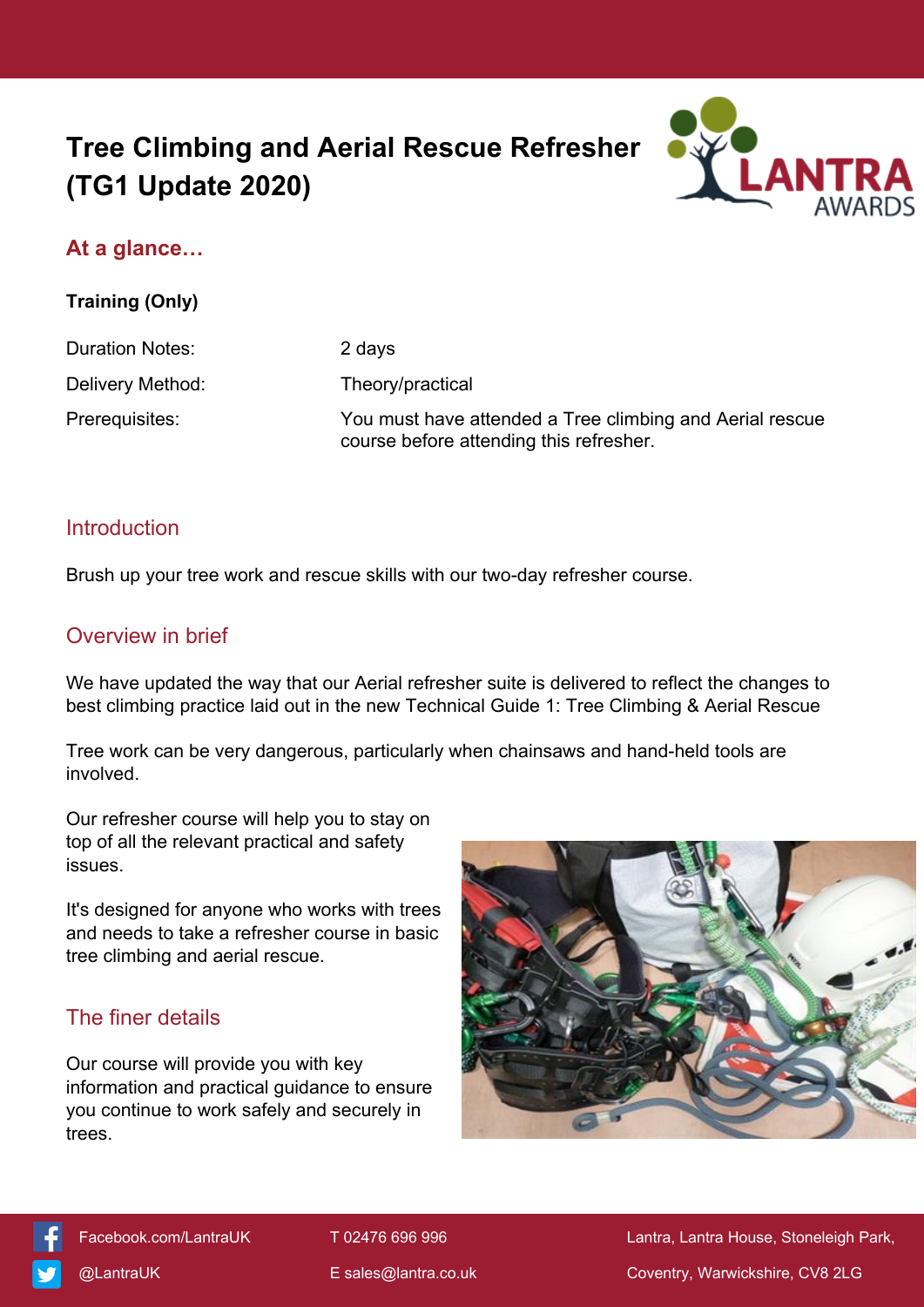It uses a balanced mix of theory and practical sessions.

You'll be taught the latest legislation and safety guidelines.



Key tree-work and aerial rescue techniques also form a major part of the course.

#### **Course sessions:**

- HSE legislation and safety guidelines
- Tree climbing equipment
- Rope configurations
- Tree access
- Final anchor point and work positioning
- Light branch removal
- Use of flip line and climbing irons
- Aerial rescue
- Clearing site and equipment checks.

Worth noting: You'll need to be physically fit and not on any medication that could affect your safety.

It is, obviously, not a course for anyone who suffer from a fear of heights.

#### **The correct protective clothing must be worn for chainsaw work.**

# Who should attend?

People involved in:

- Arboriculture
- Forestrv
- Woodland Industries
- Local Authorities
- **•** Conservation

Learners must be physically fit and not suffering from vertigo or similar conditions or on medication that could affect their safety

# What will be covered?

By the end of this course, you'll be able to:

Understand the legislation relating to tree climbing



[Facebook.com/LantraUK](https://www.facebook.com/LantraUK/) T 02476 696 996 Lantra, Lantra, Lantra House, Stoneleigh Park, [@LantraUK](http://www.twitter.com/lantrauk) E [sales@lantra.co.uk](mailto:sales@lantra.co.uk) Coventry, Warwickshire, CV8 2LG